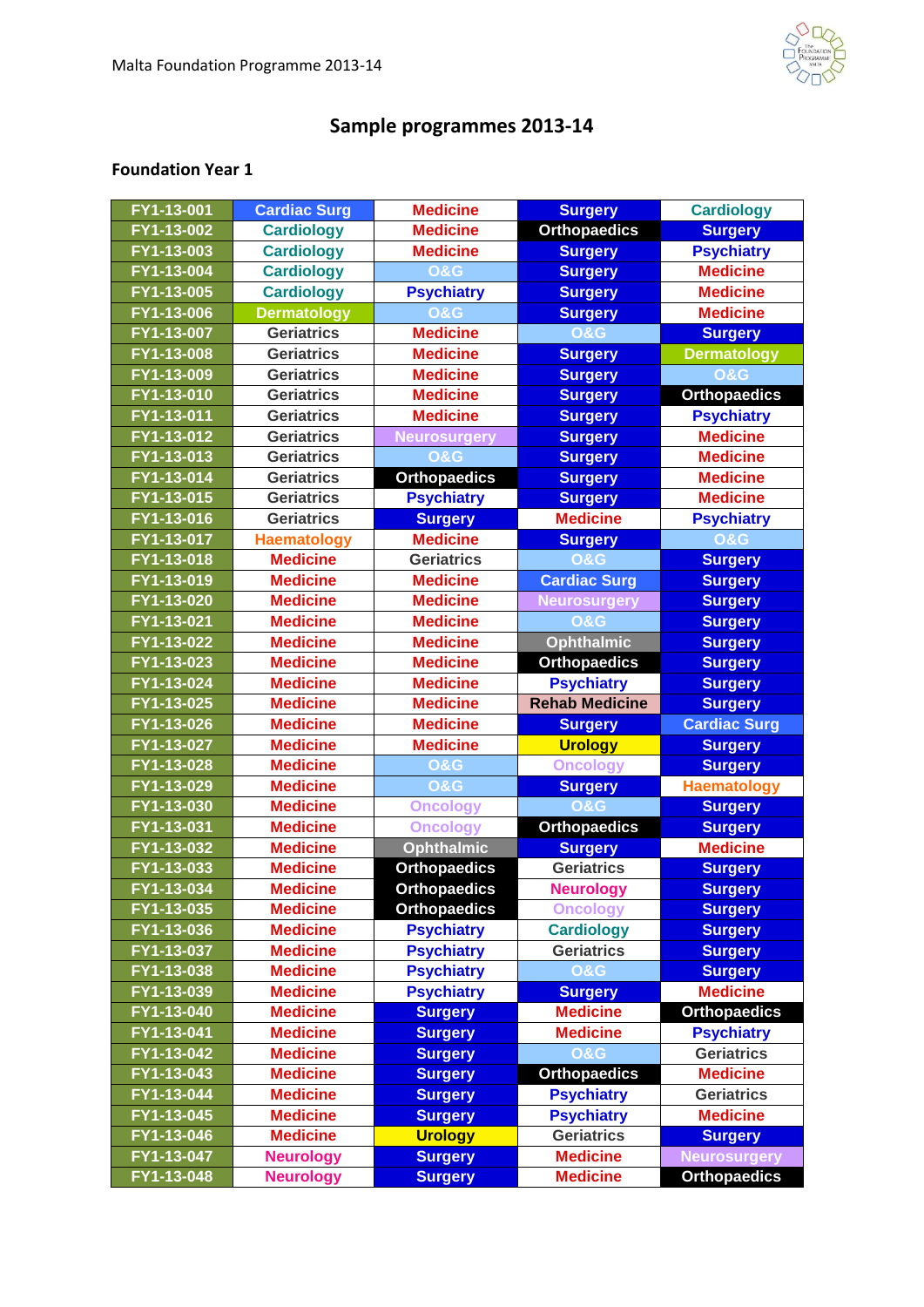

| FY1-13-049 | <b>Neurosurgery</b>   | <b>Neurology</b>      | <b>Surgery</b>      | <b>Medicine</b>       |
|------------|-----------------------|-----------------------|---------------------|-----------------------|
| FY1-13-050 | <b>O&amp;G</b>        | <b>Medicine</b>       | <b>Surgery</b>      | <b>Cardiology</b>     |
| FY1-13-051 | <b>O&amp;G</b>        | <b>Medicine</b>       | <b>Surgery</b>      | <b>Medicine</b>       |
| FY1-13-052 | <b>O&amp;G</b>        | <b>Medicine</b>       | <b>Surgery</b>      | <b>Neurology</b>      |
| FY1-13-053 | <b>O&amp;G</b>        | <b>Neurology</b>      | <b>Surgery</b>      | <b>Medicine</b>       |
| FY1-13-054 | <b>O&amp;G</b>        | <b>Surgery</b>        | <b>Geriatrics</b>   | <b>Medicine</b>       |
| FY1-13-055 | <b>O&amp;G</b>        | <b>Surgery</b>        | <b>Psychiatry</b>   | <b>Medicine</b>       |
| FY1-13-056 | <b>Oncology</b>       | <b>Medicine</b>       | <b>Orthopaedics</b> | <b>Surgery</b>        |
| FY1-13-057 | <b>Oncology</b>       | <b>Surgery</b>        | <b>Medicine</b>     | <b>Psychiatry</b>     |
| FY1-13-058 | <b>Ophthalmic</b>     | <b>Medicine</b>       | <b>Psychiatry</b>   | <b>Surgery</b>        |
| FY1-13-059 | <b>Orthopaedics</b>   | <b>Medicine</b>       | <b>Surgery</b>      | <b>Geriatrics</b>     |
| FY1-13-060 | <b>Orthopaedics</b>   | <b>Surgery</b>        | <b>Cardiology</b>   | <b>Medicine</b>       |
| FY1-13-061 | <b>Orthopaedics</b>   | <b>Surgery</b>        | <b>Medicine</b>     | <b>Cardiology</b>     |
| FY1-13-062 | <b>Orthopaedics</b>   | <b>Surgery</b>        | <b>Medicine</b>     | <b>Geriatrics</b>     |
| FY1-13-063 | <b>Orthopaedics</b>   | <b>Surgery</b>        | <b>Medicine</b>     | <b>Neurology</b>      |
| FY1-13-064 | <b>Orthopaedics</b>   | <b>Surgery</b>        | <b>Medicine</b>     | <b>Oncology</b>       |
| FY1-13-065 | <b>Psychiatry</b>     | <b>Medicine</b>       | <b>Geriatrics</b>   | <b>Surgery</b>        |
| FY1-13-066 | <b>Psychiatry</b>     | <b>Medicine</b>       | <b>Neurology</b>    | <b>Surgery</b>        |
| FY1-13-067 | <b>Psychiatry</b>     | <b>O&amp;G</b>        | <b>Surgery</b>      | <b>Medicine</b>       |
| FY1-13-068 | <b>Psychiatry</b>     | <b>Surgery</b>        | <b>Geriatrics</b>   | <b>Medicine</b>       |
| FY1-13-069 | <b>Psychiatry</b>     | <b>Surgery</b>        | <b>Haematology</b>  | <b>Medicine</b>       |
| FY1-13-070 | <b>Psychiatry</b>     | <b>Surgery</b>        | <b>Medicine</b>     | <b>Geriatrics</b>     |
| FY1-13-071 | <b>Psychiatry</b>     | <b>Surgery</b>        | <b>Medicine</b>     | <b>Oncology</b>       |
| FY1-13-072 | <b>Rehab Medicine</b> | <b>Medicine</b>       | <b>Geriatrics</b>   | <b>Surgery</b>        |
| FY1-13-073 | <b>Surgery</b>        | <b>Cardiac Surg</b>   | <b>Medicine</b>     | <b>Geriatrics</b>     |
| FY1-13-074 | <b>Surgery</b>        | <b>Cardiology</b>     | <b>Medicine</b>     | <b>O&amp;G</b>        |
| FY1-13-075 | <b>Surgery</b>        | <b>Cardiology</b>     | <b>Medicine</b>     | <b>Orthopaedics</b>   |
| FY1-13-076 | <b>Surgery</b>        | <b>Cardiology</b>     | <b>Medicine</b>     | <b>Psychiatry</b>     |
| FY1-13-077 | <b>Surgery</b>        | <b>Cardiology</b>     | <b>Medicine</b>     | <b>Urology</b>        |
| FY1-13-078 | <b>Surgery</b>        | <b>Dermatology</b>    | <b>Geriatrics</b>   | <b>Medicine</b>       |
| FY1-13-079 | <b>Surgery</b>        | <b>Geriatrics</b>     | <b>Dermatology</b>  | <b>Medicine</b>       |
| FY1-13-080 | <b>Surgery</b>        | <b>Geriatrics</b>     | <b>Medicine</b>     | <b>O&amp;G</b>        |
| FY1-13-081 | <b>Surgery</b>        | <b>Geriatrics</b>     | <b>Medicine</b>     | <b>Ophthalmic</b>     |
| FY1-13-082 | <b>Surgery</b>        | <b>Geriatrics</b>     | <b>Medicine</b>     | <b>Orthopaedics</b>   |
| FY1-13-083 | <b>Surgery</b>        | <b>Geriatrics</b>     | <b>Medicine</b>     | <b>Psychiatry</b>     |
| FY1-13-084 | <b>Surgery</b>        | <b>Geriatrics</b>     | <b>Medicine</b>     | <b>Urology</b>        |
| FY1-13-085 | <b>Surgery</b>        | <b>Geriatrics</b>     | <b>Orthopaedics</b> | <b>Medicine</b>       |
| FY1-13-086 | <b>Surgery</b>        | <b>Geriatrics</b>     | <b>Psychiatry</b>   | <b>Medicine</b>       |
| FY1-13-087 | <b>Surgery</b>        | <b>Geriatrics</b>     | <b>Urology</b>      | <b>Medicine</b>       |
| FY1-13-088 | <b>Surgery</b>        | <b>Haematology</b>    | <b>Medicine</b>     | <b>O&amp;G</b>        |
| FY1-13-089 | <b>Surgery</b>        | <b>Medicine</b>       | <b>Geriatrics</b>   | <b>O&amp;G</b>        |
| FY1-13-090 | <b>Surgery</b>        | <b>Medicine</b>       | <b>Psychiatry</b>   | <b>Orthopaedics</b>   |
| FY1-13-091 | <b>Surgery</b>        | <b>Orthopaedics</b>   | <b>Medicine</b>     | <b>Geriatrics</b>     |
| FY1-13-092 | <b>Surgery</b>        | <b>Orthopaedics</b>   | <b>Medicine</b>     | <b>Rehab Medicine</b> |
| FY1-13-093 | <b>Surgery</b>        | <b>Rehab Medicine</b> | <b>Medicine</b>     | <b>Geriatrics</b>     |
| FY1-13-094 | <b>Surgery</b>        | <b>Surgery</b>        | <b>Cardiology</b>   | <b>Medicine</b>       |
| FY1-13-095 | <b>Surgery</b>        | <b>Surgery</b>        | <b>Geriatrics</b>   | <b>Medicine</b>       |
| FY1-13-096 | <b>Surgery</b>        | <b>Surgery</b>        | <b>Medicine</b>     | <b>Cardiology</b>     |
| FY1-13-097 | <b>Surgery</b>        | <b>Surgery</b>        | <b>Medicine</b>     | <b>Geriatrics</b>     |
| FY1-13-098 | <b>Surgery</b>        | <b>Urology</b>        | <b>Cardiology</b>   | <b>Medicine</b>       |
| FY1-13-099 | <b>Urology</b>        | <b>Psychiatry</b>     | <b>Surgery</b>      | <b>Medicine</b>       |
| FY1-13-100 | <b>Urology</b>        | <b>Surgery</b>        | <b>Medicine</b>     | <b>Geriatrics</b>     |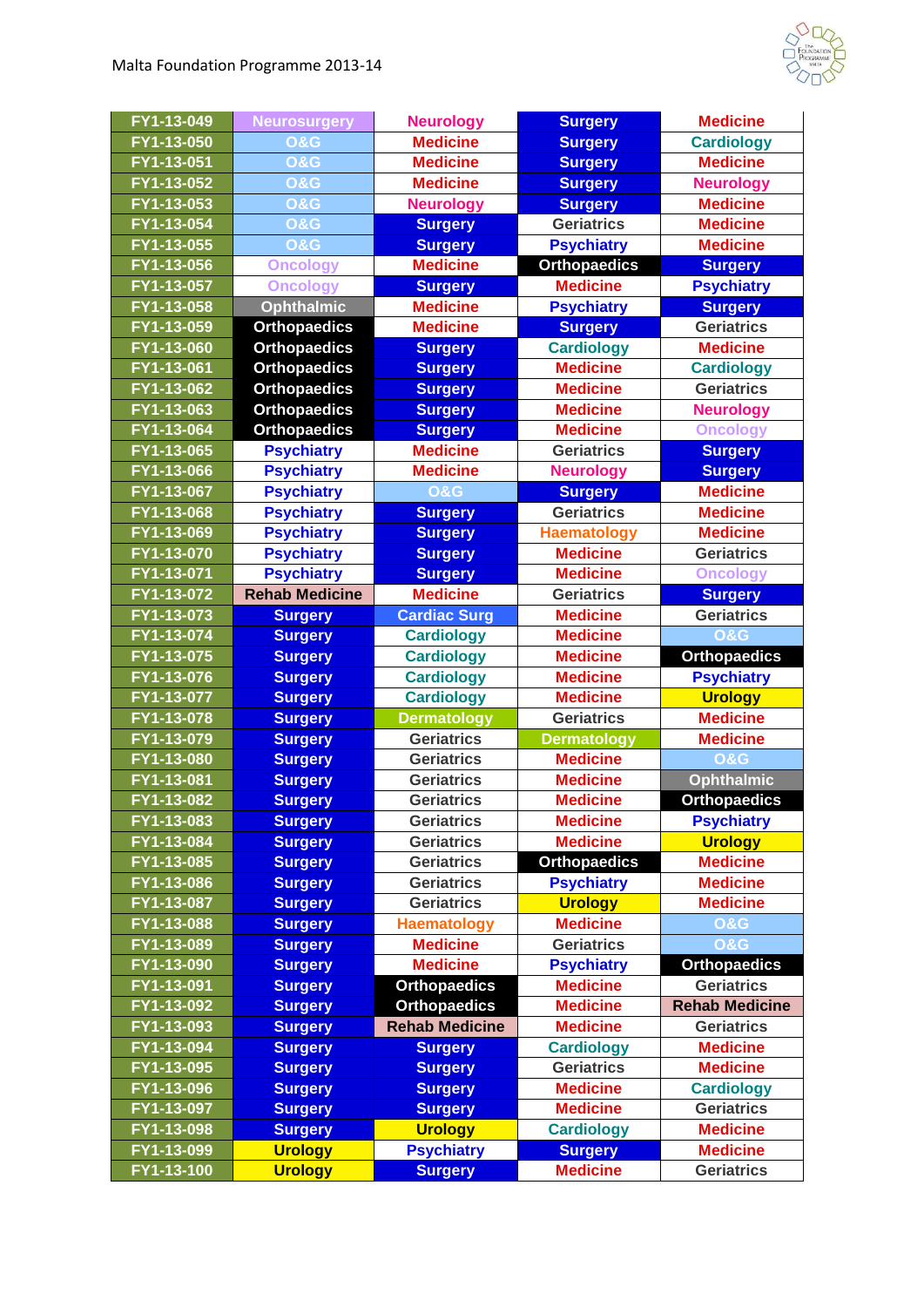

## **Foundation Year 2**

| FY2-13-001               | A&E                  | <b>A&amp;E</b>                   | <b>Cardiology</b>                | <b>Neurosurgery</b>    |
|--------------------------|----------------------|----------------------------------|----------------------------------|------------------------|
| FY2-13-002               | <b>Surgery</b>       | <b>A&amp;E</b>                   | <b>Haematology</b>               | <b>Orthopaedics</b>    |
| FY2-13-003               | <b>Medicine</b>      | A&E                              | <b>A&amp;E</b>                   | <b>Ophthalmic</b>      |
| FY2-13-004               | <b>A&amp;E</b>       | A&E                              | <b>Geriatrics</b>                | <b>O&amp;G</b>         |
| FY2-13-005               | <b>A&amp;E</b>       | <b>A&amp;E</b>                   | <b>Geriatrics</b>                | <b>Orthopaedics</b>    |
| FY2-13-007               | A&E                  | A&E                              | <b>Oncology</b>                  | <b>Orthopaedics</b>    |
| FY2-13-008               | A&E                  | <b>Gozo Medicine</b>             | <b>GP service</b>                | <b>O&amp;G</b>         |
| FY2-13-009               | A&E                  | <b>Gozo Surgery</b>              | <b>GP service</b>                | <b>Cardiology</b>      |
| FY2-13-010               | A&E                  | <b>Neurology</b>                 | <b>Urology</b>                   | <b>Psychiatry</b>      |
| FY2-13-011               | A&E                  | <b>Neurosurgery</b>              | <b>GP service</b>                | <b>Gozo Surgery</b>    |
| FY2-13-012               | A&E                  | <b>0&amp;G</b>                   | <b>Gozo Medicine</b>             | <b>Psychiatry</b>      |
| FY2-13-013               | A&E                  | <b>O&amp;G</b>                   | <b>Gozo Surgery</b>              | <b>Geriatrics</b>      |
| FY2-13-014               | <b>A&amp;E</b>       | <b>O&amp;G</b>                   | <b>Paed Surgery</b>              | <b>GP service</b>      |
| FY2-13-015               | <b>A&amp;E</b>       | <b>O&amp;G</b>                   | <b>Rehab Medicine</b>            | <b>Oncology</b>        |
| FY2-13-016               | A&E                  | <b>Oncology</b>                  | <b>O&amp;G</b>                   | <b>GP</b> service      |
| FY2-13-017               | A&E                  | <b>Oncology</b>                  | <b>Urology</b>                   | <b>Psychiatry</b>      |
| FY2-13-018               | A&E                  | <b>Ophthalmic</b>                | <b>GP service</b>                | <b>Neurology</b>       |
| FY2-13-019               | A&E                  | <b>Ophthalmic</b>                | <b>GP service</b>                | <b>Paediatrics</b>     |
| FY2-13-020               | <b>A&amp;E</b>       | <b>Paed Surgery</b>              | <b>GP</b> service                | <b>Dermatology</b>     |
| FY2-13-021               | A&E                  | <b>Psychiatry</b>                | O&G                              | <b>GP</b> service      |
| FY2-13-022               | <b>A&amp;E</b>       | <b>Rehab Medicine</b>            | <b>GP service</b>                | O&G                    |
| FY2-13-023               | <b>A&amp;E</b>       | <b>Urology</b>                   | <b>GP service</b>                | <b>Gozo Medicine</b>   |
| FY2-13-024               | A&E                  | <b>Urology</b>                   | <b>GP service</b>                | <b>Rehab Medicine</b>  |
| FY2-13-025               | <b>Cardiac Surg</b>  | <b>A&amp;E</b>                   | <b>Paediatrics</b>               | <b>GP</b> service      |
| FY2-13-026               | <b>Cardiology</b>    | A&E                              | <b>Orthopaedics</b>              | <b>GP</b> service      |
|                          |                      |                                  |                                  |                        |
| FY2-13-027               | <b>Cardiology</b>    | A&E                              | <b>Orthopaedics</b>              | <b>Psychiatry</b>      |
| FY2-13-028               | <b>Cardiology</b>    | A&E                              | <b>Orthopaedics</b>              | <b>Surgery</b>         |
| FY2-13-029               | <b>Dermatology</b>   | A&E                              | <b>ENT</b>                       | <b>GP</b> service      |
| FY2-13-030               | <b>ENT</b>           | A&E                              | <b>A&amp;E</b>                   | <b>Cardiology</b>      |
| FY2-13-031               | <b>ENT</b>           | A&E                              | A&E                              | <b>Haematology</b>     |
| FY2-13-032               | <b>ENT</b>           | A&E                              | <b>Paediatrics</b>               | <b>GP service</b>      |
| FY2-13-033               | <b>Geriatrics</b>    | A&E                              | A&E                              | <b>Paed Surgery</b>    |
| FY2-13-034               | <b>Geriatrics</b>    | A&E                              | <b>A&amp;E</b>                   | <b>Urology</b>         |
| FY2-13-035               | <b>Gozo Medicine</b> | <b>A&amp;E</b>                   | <b>ENT</b>                       | <b>GP service</b>      |
| FY2-13-036               | <b>Gozo Surgery</b>  | <b>A&amp;E</b>                   | <b>Paediatrics</b>               | <b>Oncology</b>        |
| FY2-13-037               | <b>GP</b> service    | <b>Cardiac Surg</b>              | <b>A&amp;E</b>                   | <b>Paediatrics</b>     |
| FY2-13-038               | <b>GP</b> service    | <b>Cardiology</b>                | A&E                              | <b>A&amp;E</b>         |
| FY2-13-039               | <b>GP service</b>    | <b>Cardiology</b>                | <b>A&amp;E</b>                   | <b>ENT</b>             |
| FY2-13-040               | <b>GP</b> service    | <b>Haematology</b>               | <b>Plastic Surgery</b>           | <b>A&amp;E</b>         |
| FY2-13-041               | <b>GP service</b>    | <b>Paediatrics</b>               | <b>A&amp;E</b>                   | <b>ENT</b>             |
| FY2-13-042               | <b>GP service</b>    | <b>Paediatrics</b>               | <b>A&amp;E</b>                   | <b>Urology</b>         |
| FY2-13-043               | <b>GP</b> service    | <b>Psychiatry</b>                | <b>A&amp;E</b>                   | <b>ENT</b>             |
| FY2-13-044               | <b>GP</b> service    | <b>Psychiatry</b>                | A&E                              | <b>Ophthalmic</b>      |
| FY2-13-045               | <b>GP service</b>    | <b>Surgery</b>                   | <b>A&amp;E</b>                   | <b>Paediatrics</b>     |
| FY2-13-046               | <b>Haematology</b>   | <b>A&amp;E</b>                   | <b>A&amp;E</b>                   | <b>Cardiac Surg</b>    |
| FY2-13-047               | <b>Haematology</b>   | A&E                              | <b>ENT</b>                       | <b>GP service</b>      |
| FY2-13-048               | <b>Neurology</b>     | A&E                              | <b>A&amp;E</b>                   | <b>Plastic Surgery</b> |
| FY2-13-049               | <b>Neurosurgery</b>  | <b>A&amp;E</b>                   | A&E                              | <b>Geriatrics</b>      |
| FY2-13-051<br>FY2-13-054 | <b>O&amp;G</b>       | <b>Dermatology</b><br><b>ENT</b> | <b>A&amp;E</b><br><b>A&amp;E</b> | A&E<br><b>A&amp;E</b>  |